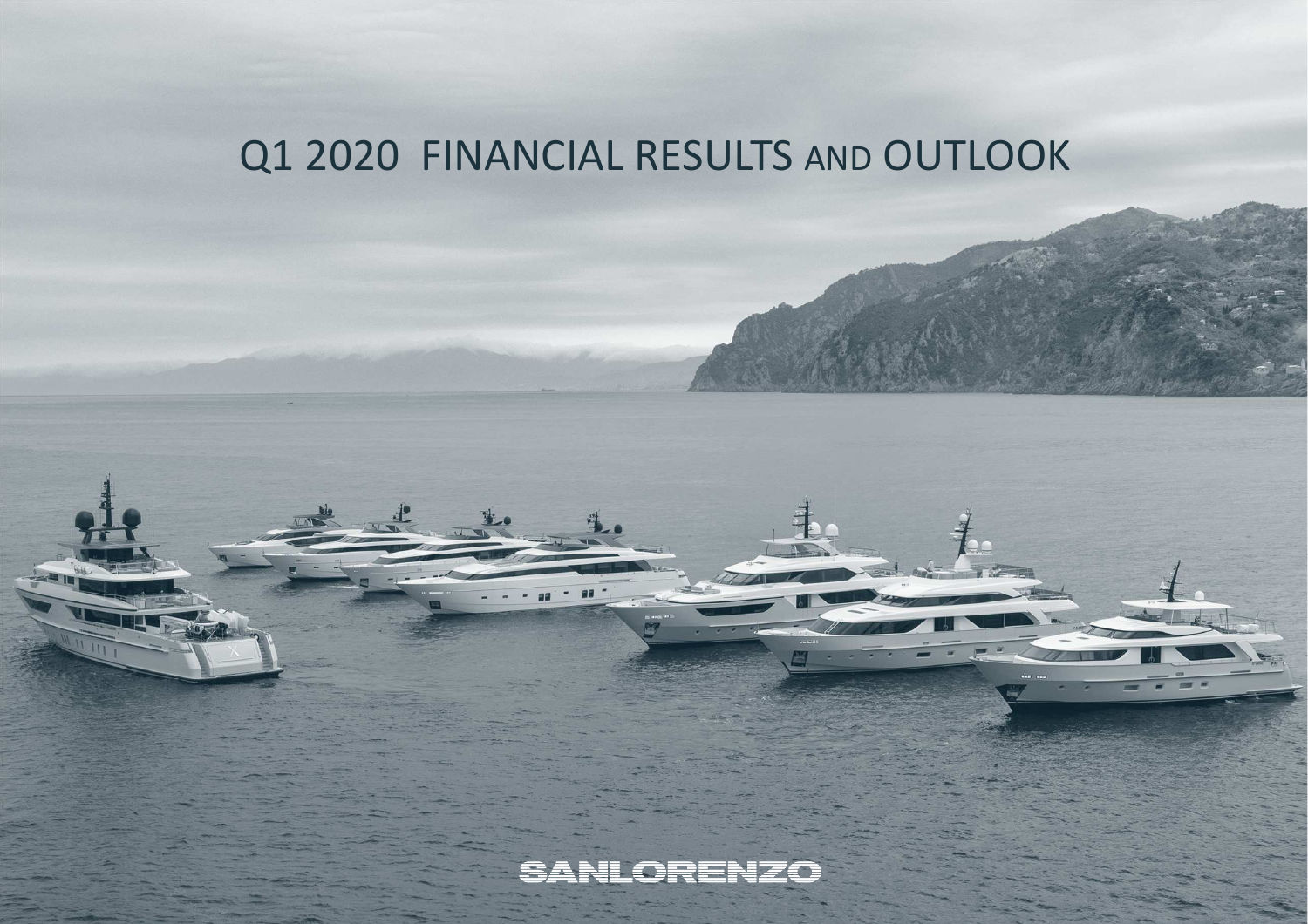## PROMPT RE-START, CONFIRMED RESILIENCY



- ${\sf PRODUCTION}$  re-started at full speed in  $\verb|~1$  month despite Italian record **LOCKDOWN**
	- П **23 March: First day of restrictive measures on production in Italy**
	- m.  $\blacksquare$  - 7 April: signing of Safety and Prevention Protocol with unions and local **AUTHORITIES**
	- ш 14 APRIL: PARTIAL RE-OPENING OF <sup>A</sup>MEGLIA AND <sup>L</sup><sup>A</sup> <sup>S</sup>PEZIA FACILITIES
	- $\blacksquare$  $\blacksquare$  20 April: partial re-opening of Viareggio and Massa facilities
	- ш **4 MAY: FULL RE-START OF PRODUCTION ACTIVITIES IN ALL FACILITIES WITHPROGRESSIVE RAMP-UP, TOTALING <sup>28</sup>WORKING DAYS OF STOP**
- **<sup>S</sup>ANLORENZO BUSINESS MODEL ONCE AGAIN PROVING RESILIENT THROUGHOUT THE CYCLE**
	- $\blacksquare$ ■ Total order backlog confirmed, thanks to solid existing "SL Customer Club" WITH NO CANCELLATIONS POST QUARTER-END
	- ш <sup>L</sup>OYAL CUSTOMER BASE BELONGING TO THE WEALTHIEST FAMILIES LESS IMPACTED BY ECONOMIC DOWNTURN
	- ш ■ 92% of Order Backlog covered by final clients
	- $\blacksquare$ <sup>O</sup>NGOING SHIFT TO LARGER YACHTS
- **STRONG Q1 2020 RESULTS, BUT ONLY PARTIALLY AFFECTED BY COVID-19**
- **<sup>D</sup>ESPITE CURRENT MARKET CONTEXT, SANLORENZO EXPECTS TO DELIVER 2020E RESULTS IN LINE WITH <sup>2019</sup>**
	- $\blacksquare$ SIGNING OF 3 NEW CONTRACTS POST Q1 2020 END

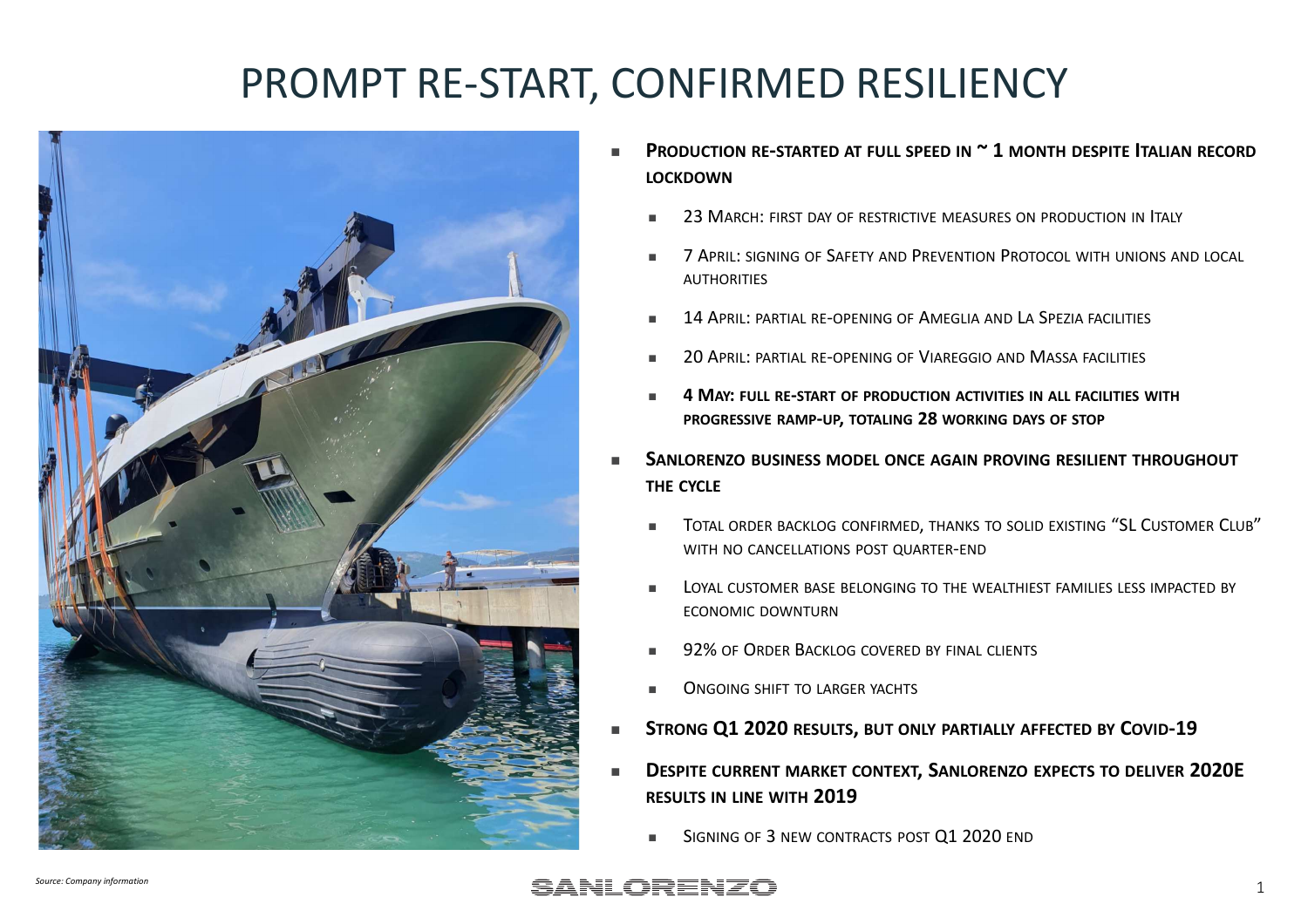# Q1 2020 FINANCIAL HIGHLIGHTS



*<sup>1</sup> Excluding GP Yachts contribution to Q1 2019 (€5m), sold in July 2019.*

*<sup>2</sup> Defined as EBIT + D&A. In Q1 2020 excludes €0,1 million costs related to 2020 Stock Option Plan.*



MARGIN (AS % OF <sup>N</sup>ET <sup>R</sup>EVENUES <sup>N</sup>EW <sup>Y</sup>ACHTS)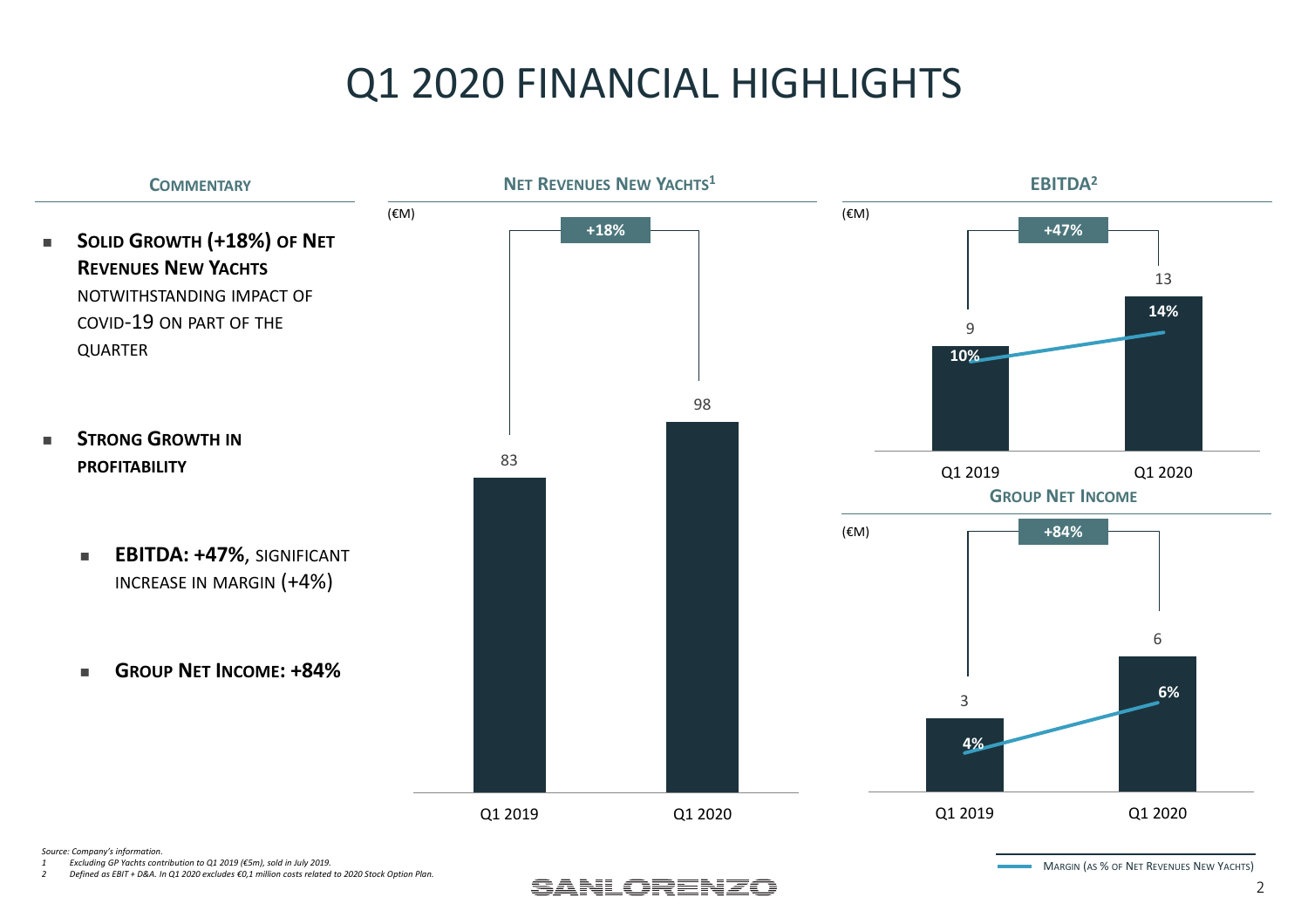#### ORDER BACKLOG

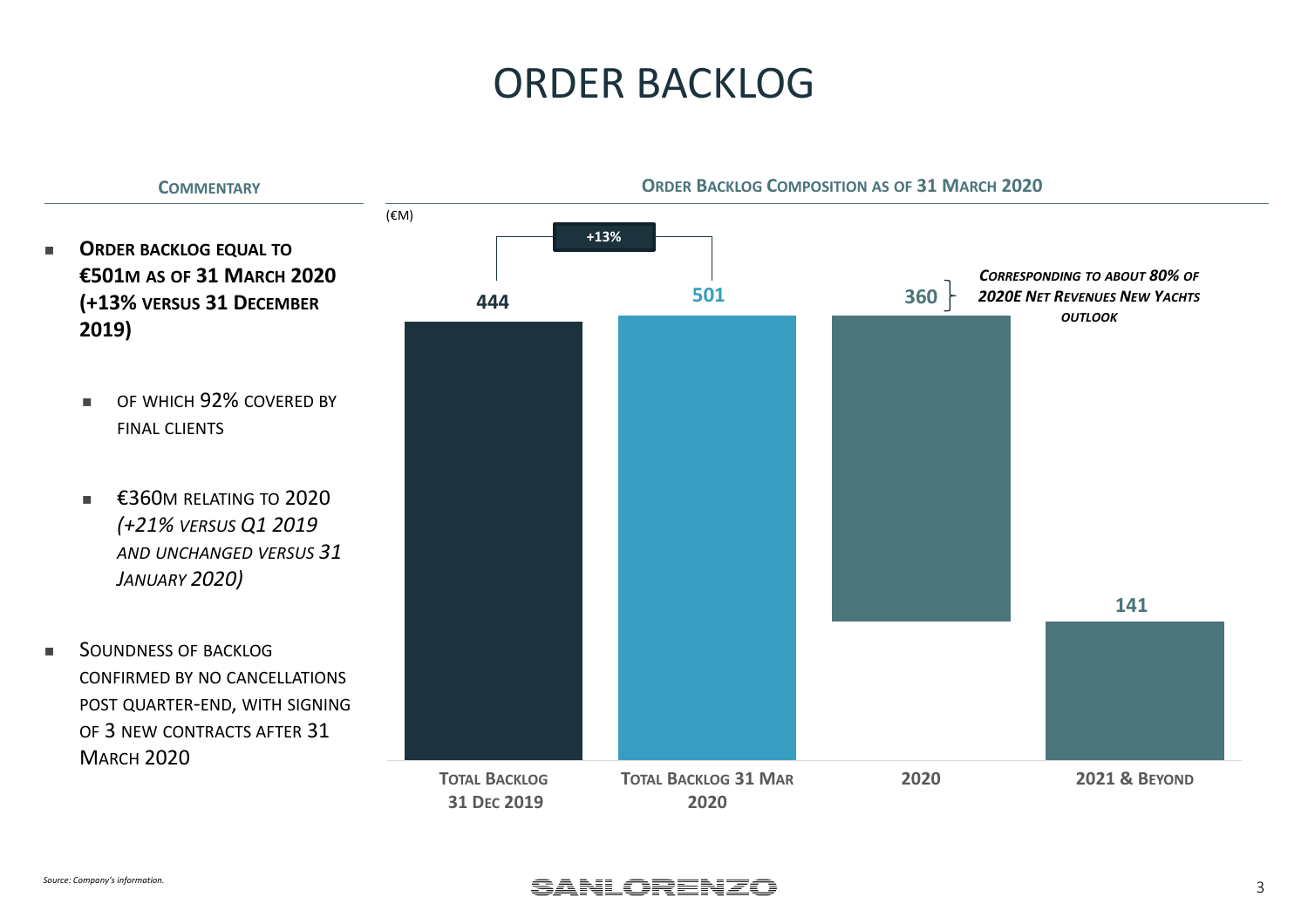# FOCUS ON NET REVENUES NEW YACHTS



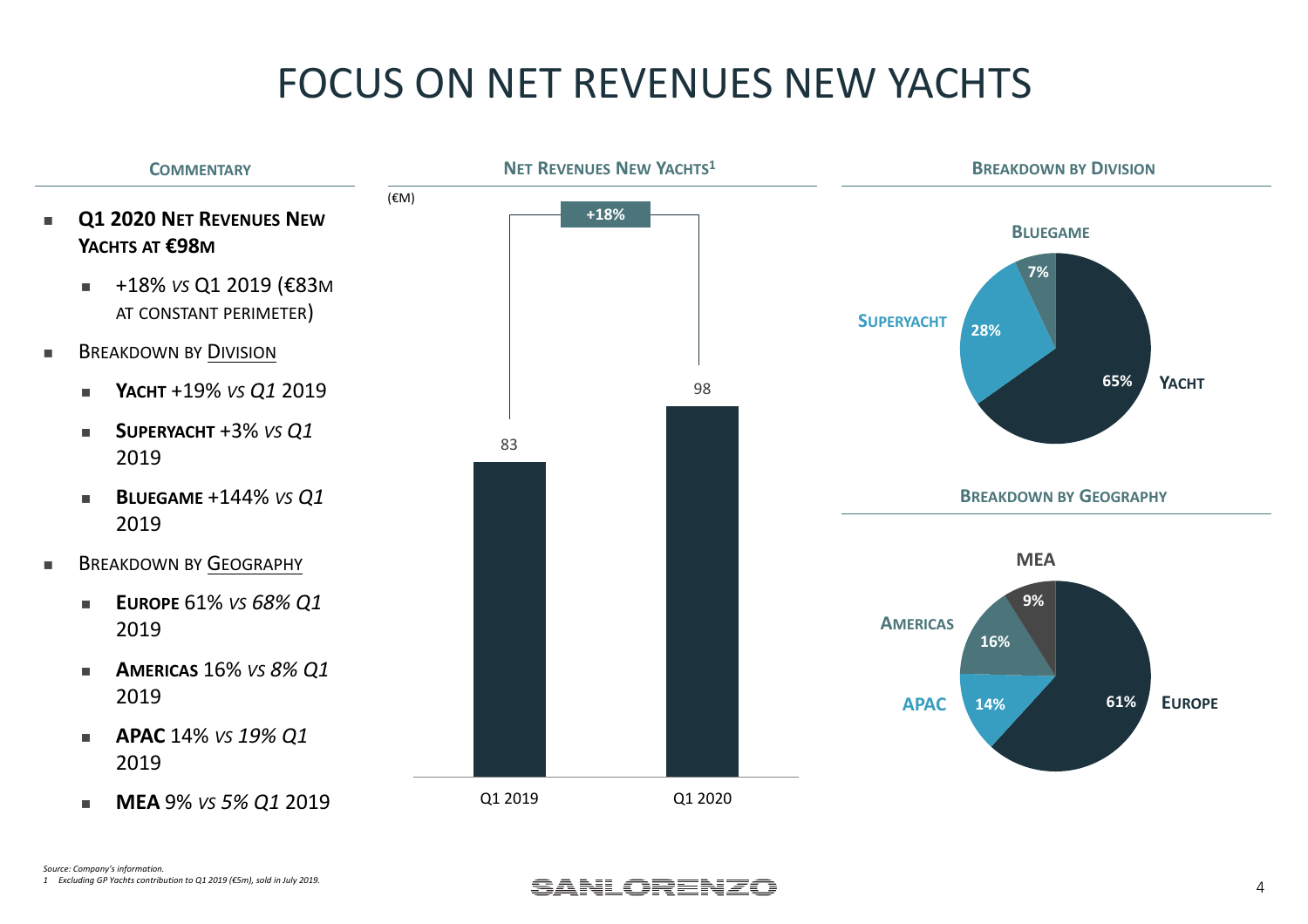# FOCUS ON PROFITABILITY



*Source: Company's information.<sup>1</sup> Defined as EBIT + D&A. In Q1 2020 excludes €0.1 million costs related to 2020 Stock Option Plan.*

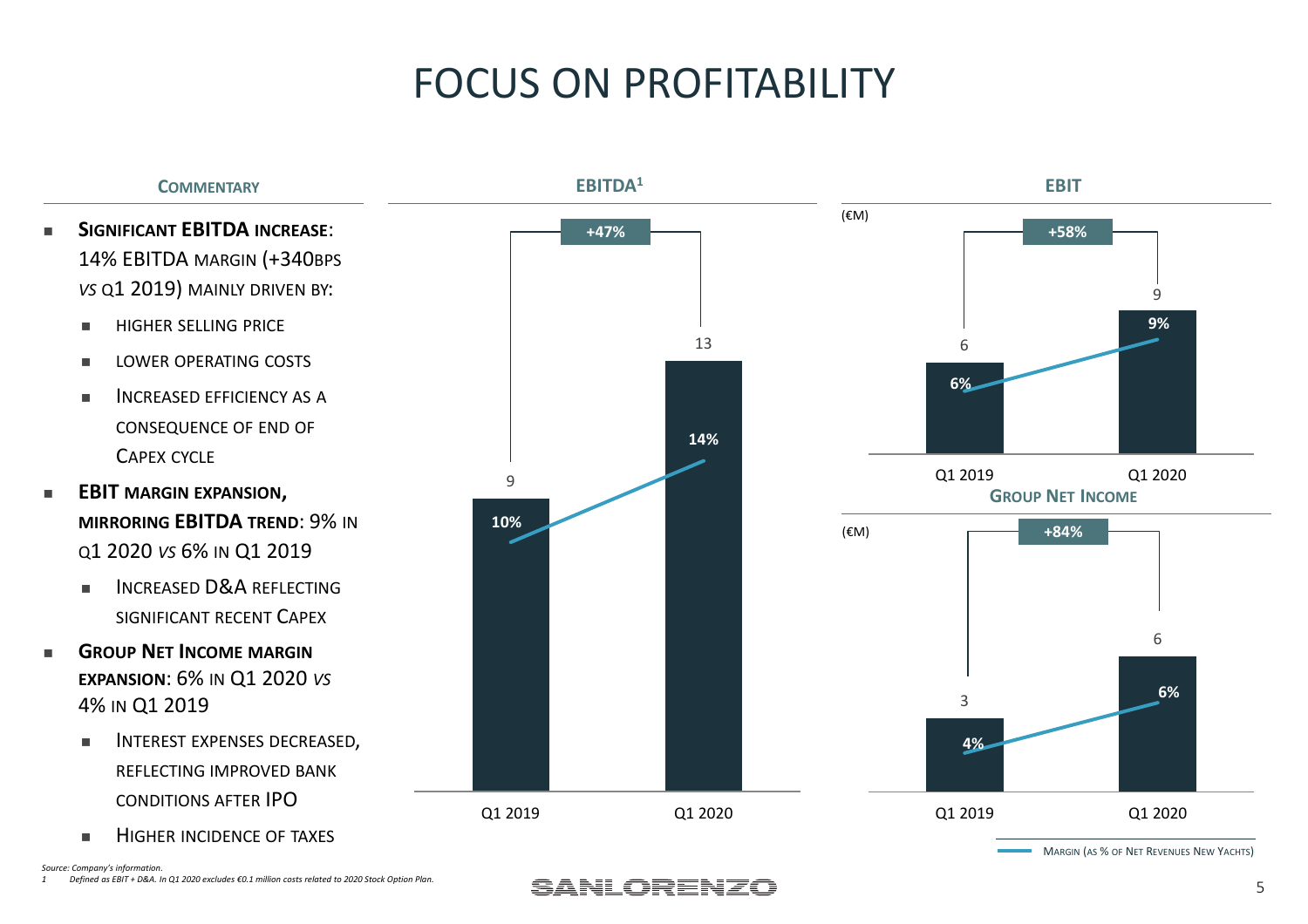# NET FINANCIAL POSITION AND LIQUIDITY

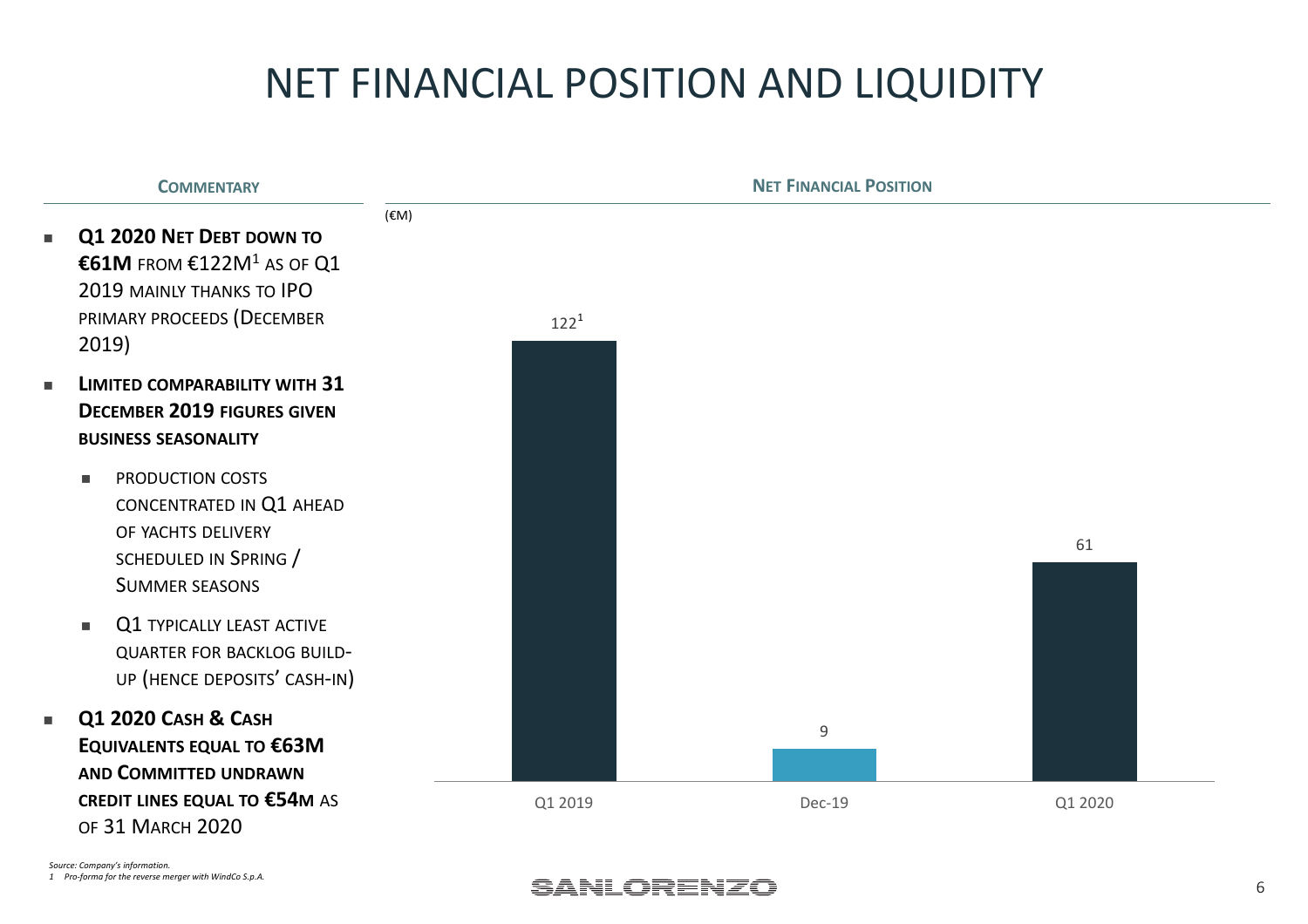### **OUTLOOK**

- ш <sup>D</sup>ESPITE SIGNIFICANT MARKET IMPACT ACROSS GEOGRAPHIES AND INDUSTRIES OF <sup>C</sup>OVID-19, SANLORENZOCONTINUES TO BENEFIT FROM ITS SUPERIOR BUSINESS MODEL
	- <sup>S</sup>OLID LEADERSHIP IN LUXURY YACHTING, WITH POWERFUL BRAND EQUITY
	- П LOYAL CUSTOMER BASE BELONGING TO THE WEALTHIEST FAMILIES
	- ш <sup>R</sup>ESILIENT ORDER BACKLOG (LARGELY COVERED BY FINAL CLIENTS) PROVIDING HIGH VISIBILITY
	- П <sup>U</sup>NIQUE APPROACH TO DISTRIBUTION THROUGH <sup>A</sup> HIGHLY SELECTIVE BRAND REPRESENTATIVE NETWORK
	- ш <sup>F</sup>OCUS ON VALUE-ADDED PHASES ALLOWING FOR <sup>A</sup> FLEXIBLE COST STRUCTURE
- L **<sup>S</sup>ANLORENZO'<sup>S</sup> MANAGEMENT ANTICIPATES 2020 NET <sup>R</sup>EVENUES FROM <sup>N</sup>EW <sup>Y</sup>ACHTS AND EBITDA IN LINE WITH <sup>2019</sup>**
	- ш <sup>S</sup>UCH OUTLOOK REFLECTS CURRENT BACKDROP AND DOES NOT ENVISAGE NEW MATERIAL LOCKDOWNS OR DISRUPTIONS COMPARABLE TO THOSE EXPERIENCED IN <sup>M</sup>ARCH/APRIL <sup>2020</sup>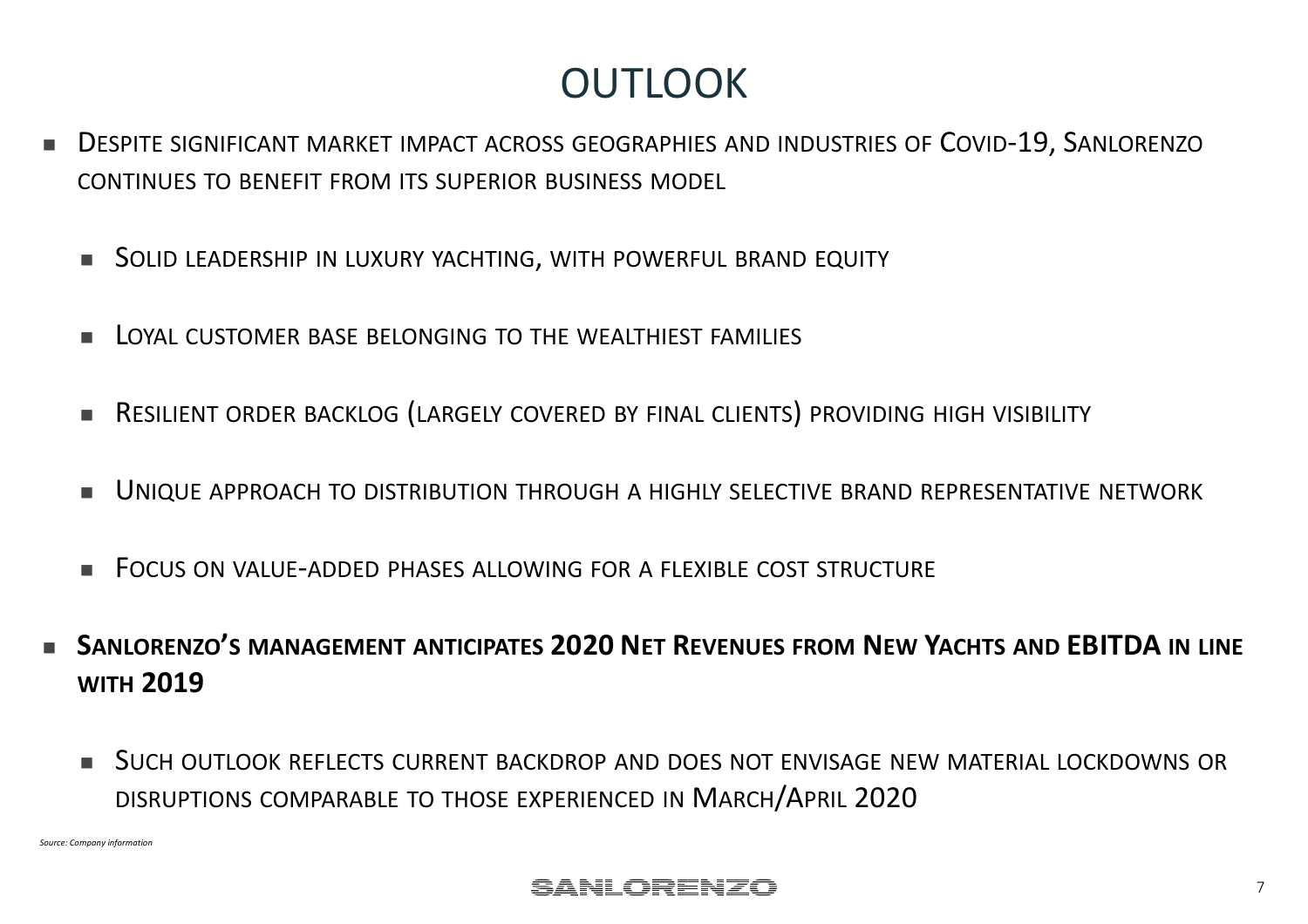

*YOUR VISION, OUR CRAFT* APPENDI

IN LINE WITH

ITS LOYAL CUSTOMERS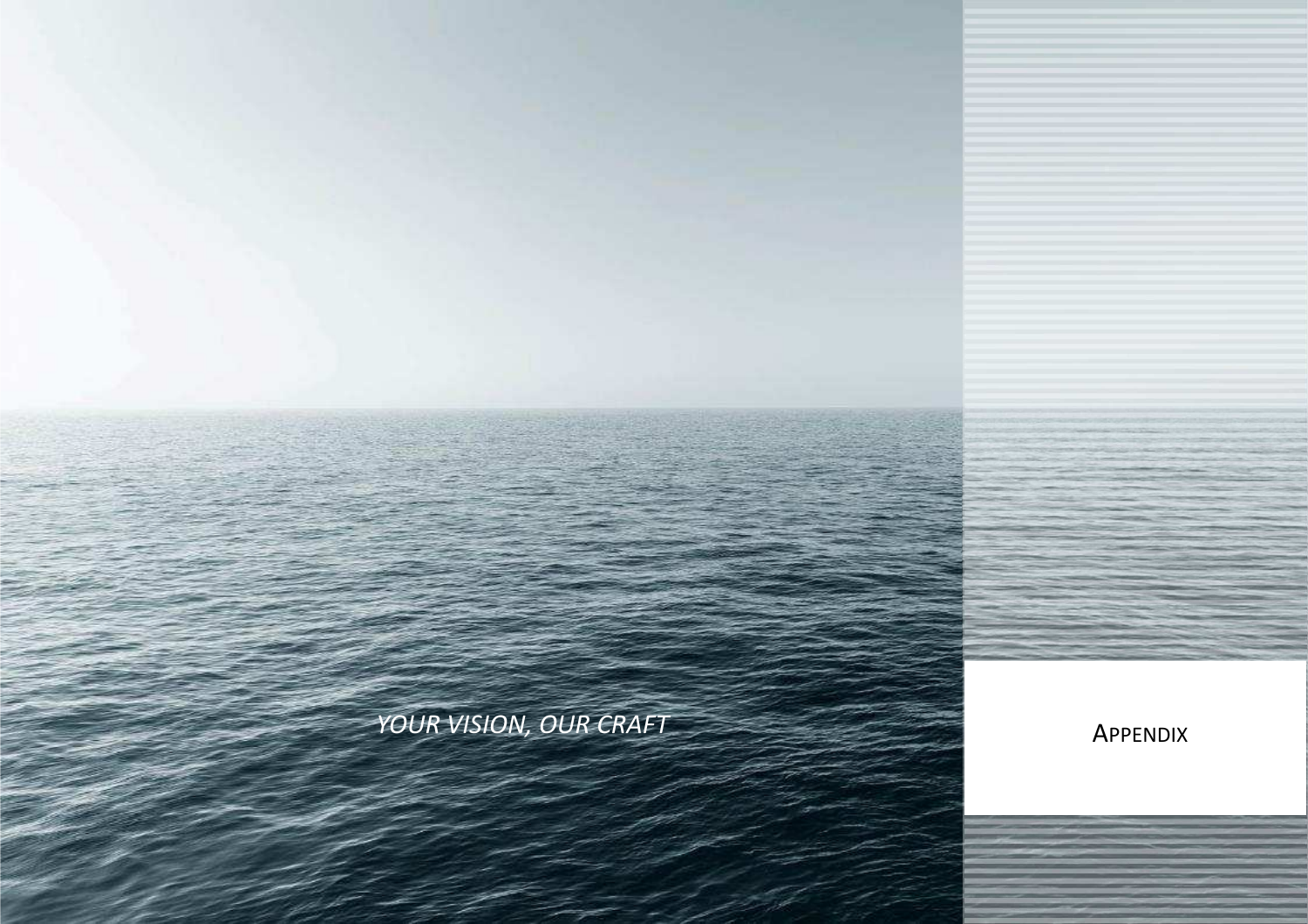#### INCOME STATEMENT

| (€'000)                                                              | Three months ended 31 March |                                     |           | Change                              |               |                |
|----------------------------------------------------------------------|-----------------------------|-------------------------------------|-----------|-------------------------------------|---------------|----------------|
|                                                                      | 2020                        | % Net Revenues<br><b>New Yachts</b> | 2019      | % Net Revenues<br><b>New Yachts</b> | 2020 vs. 2019 | 2020 vs. 2019% |
| <b>Net Revenues New Yachts</b>                                       | 97,945                      | 100.0%                              | 88,274    | 100.0%                              | 9,671         | $+11.0%$       |
| Net revenues from pre-owned boats,<br>maintenance and other services | 208                         | 0.2%                                | 4,913     | 5,6%                                | (4,705)       | $-95.8%$       |
| Other income                                                         | 1,133                       | 1.2%                                | 174       | 0,2%                                | 959           | +551.1%        |
| Operating costs                                                      | (85, 807)                   | $(87.6)$ %                          | (84, 192) | $(95, 4)$ %                         | (1,615)       | $+1.9%$        |
| <b>Adjusted EBITDA</b>                                               | 13,479                      | 13.8%                               | 9,169     | 10.4%                               | 4,310         | +47.0%         |
| Non-recurring costs                                                  | (135)                       | (0.1)%                              |           |                                     | (135)         |                |
| <b>EBITDA</b>                                                        | 13,344                      | 13.6%                               | 9,169     | 10.4%                               | 4,175         | $+45.5%$       |
| Depreciation and amortisation                                        | (4.500)                     | (4.6)%                              | (3,589)   | (4.1)%                              | (911)         | $+25.4%$       |
| <b>EBIT</b>                                                          | 8,844                       | 9.0%                                | 5,580     | 6.3%                                | 3,264         | +58.5%         |
| Net financial expense                                                | (570)                       | (0.6)%                              | (762)     | (0.9)%                              | 192           | $-25.2%$       |
| Adjustments to financial assets                                      | 29                          | 0.0%                                |           |                                     | 29            |                |
| <b>Pre-tax profit</b>                                                | 8,303                       | 8.5%                                | 4,818     | 5.5%                                | 3,485         | $+72.3%$       |
| Income taxes                                                         | (2,526)                     | (2.6)%                              | (1, 326)  | (1.5)%                              | (1,200)       | +90.5%         |
| <b>Net profit</b>                                                    | 5,777                       | 5.9%                                | 3,492     | 4.0%                                | 2,285         | $+65.4%$       |
| (Profit)/Loss attributable to non-controlling<br>interests           | 154                         | 0.2%                                | (269)     | (0.3)%                              | 423           | $+157.2%$      |
| <b>Group net profit</b>                                              | 5,931                       | 6.1%                                | 3,223     | 3.7%                                | 2,708         | +84.0%         |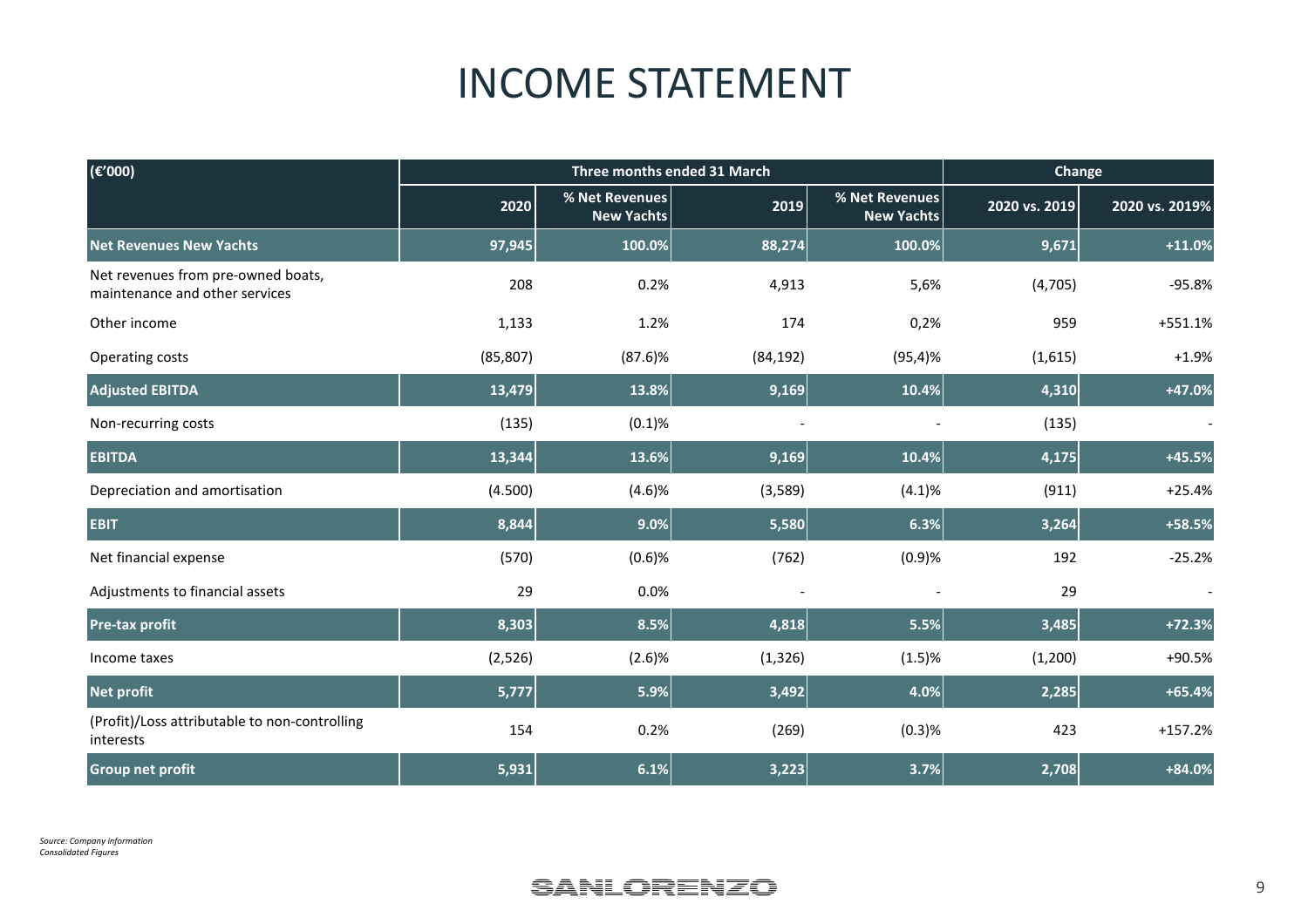#### BALANCE SHEET

| $(\epsilon'000)$                                      | 31 March  | 31 December | <b>Change</b> |                |
|-------------------------------------------------------|-----------|-------------|---------------|----------------|
|                                                       | 2020      | 2019        | 2020 vs. 2019 | 2020 vs. 2019% |
| <b>USES</b>                                           |           |             |               |                |
| Goodwill                                              | 8,667     | 8,667       |               |                |
| Intangible assets with a finite useful life           | 35,683    | 35,404      | 279           | $+0.8%$        |
| Property, plant and equipment                         | 104,214   | 102,598     | 1,616         | $+1.6%$        |
| Other equity investments and other non-current assets | 408       | 379         | 29            | $+7.7%$        |
| Net deferred tax assets                               | 3,102     | 3,008       | 94            | $+3.1%$        |
| Non-current employee benefits                         | (818)     | (796)       | (22)          | $+2.8%$        |
| Non-current provisions for risks and charges          | (898)     | (913)       | 15            | $-1.6%$        |
| <b>Net fixed capital</b>                              | 150,358   | 148,347     | 2,011         | $+1.4%$        |
| Inventories                                           | 79,541    | 62,311      | 17,230        | $+27.7%$       |
| Trade receivables                                     | 23,465    | 20,269      | 3,196         | $+15.8%$       |
| Contract assets                                       | 98,790    | 87,889      | 10,901        | $+12.4%$       |
| Trade payables                                        | (122,070) | (152, 189)  | 30,119        | $-19.8%$       |
| <b>Contract liabilities</b>                           | (23, 115) | (19, 442)   | (3,673)       | $+18.9%$       |
| Other current assets                                  | 44,182    | 46,007      | (1,825)       | $-4.0%$        |
| Current provisions for risks and charges              | (10, 271) | (9, 299)    | (972)         | $+10.5%$       |
| Other current liabilities                             | (23, 872) | (23,999)    | 127           | $-0.5%$        |
| <b>Net working capital</b>                            | 66,650    | 11,547      | 55,103        | $+477.2%$      |
| <b>NET INVESTED CAPITAL</b>                           | 217,008   | 159,894     | 57,114        | $+35.7%$       |

| <b>SOURCES</b>                |         |         |        |         |
|-------------------------------|---------|---------|--------|---------|
| <b>Net financial position</b> | 60,712  | 9,063   | 51,649 | +569.9% |
| <b>Equity</b>                 | 156,296 | 150,831 | 5,465  | $+3.6%$ |
| <b>TOTAL SOURCES</b>          | 217,008 | 159,894 | 57,114 | +35.7%  |

*Source: Company information Consolidated Figures*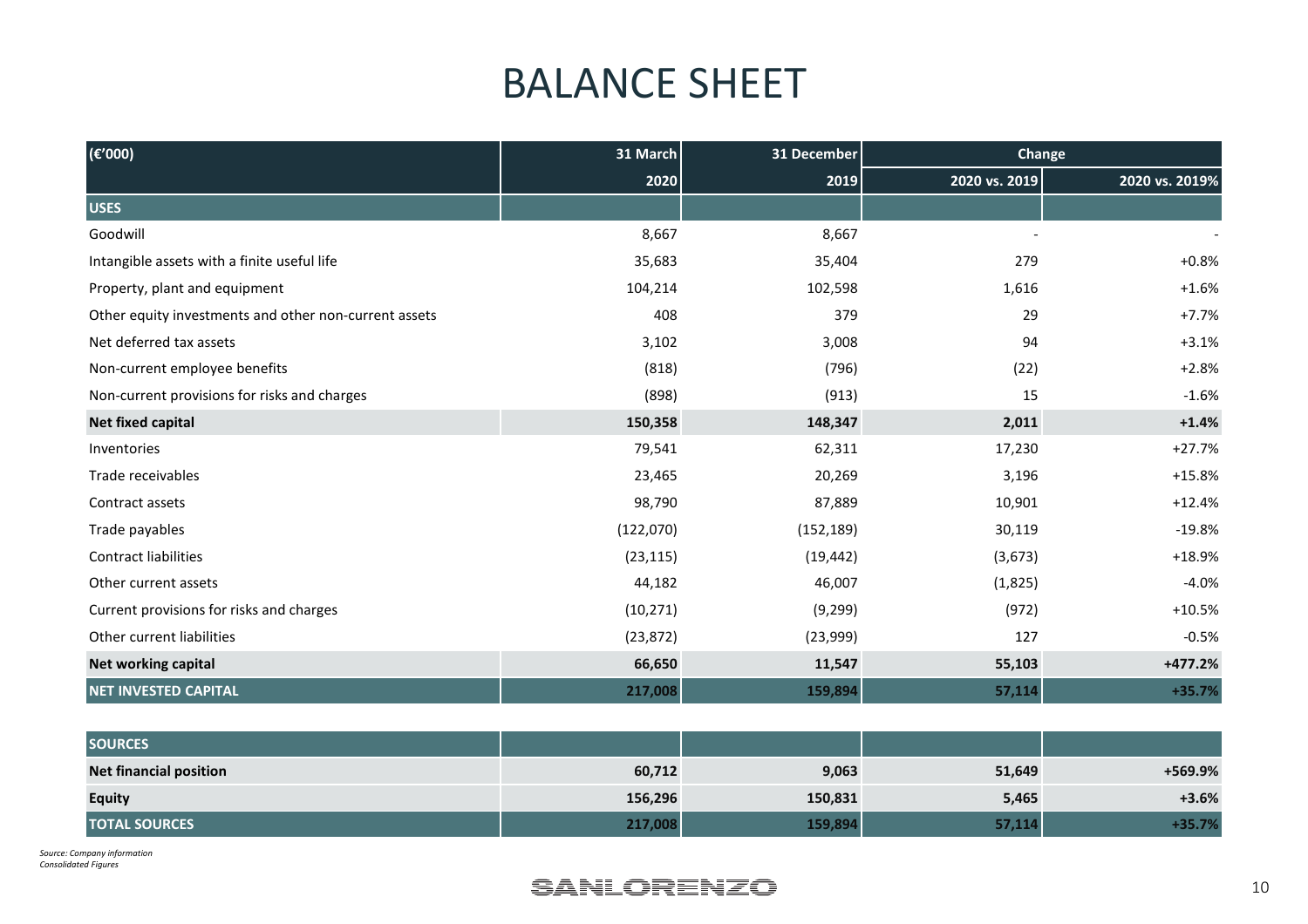## CASH FLOW STATEMENT AND NET FINANCIAL POSITION

#### **<sup>C</sup>ASH FLOW STATEMENT**

| $(\epsilon'000)$                                                                           | 31 March 2020 | 31 March 2019 |
|--------------------------------------------------------------------------------------------|---------------|---------------|
| <b>EBITDA</b>                                                                              | 13,344        | 9,169         |
| Taxes paid                                                                                 | (79)          |               |
| Changes in inventories                                                                     | (17, 230)     | (5, 415)      |
| Changes in net contract assets and liabilities                                             | (7, 228)      | (29, 745)     |
| Changes in trade receivables and advances<br>to suppliers                                  | (4, 476)      | 10,368        |
| Changes in trade payables                                                                  | (30, 119)     | (16, 803)     |
| Changes in provisions for risk and charges,<br>allowances and other assets and liabilities | 1,432         | (96)          |
| <b>Operating cash flow</b>                                                                 | (44, 356)     | (32, 522)     |
| Capital expenditures                                                                       | (6, 430)      | (12, 870)     |
| Business combinations (Enterprise Value)                                                   |               |               |
| Free cash flow                                                                             | (50, 786)     | (45, 392)     |
| Net financial charges                                                                      | (541)         | (762)         |
| Other changes                                                                              | (322)         | (3,999)       |
| Change in net financial position                                                           | (51, 649)     | (50, 153)     |
| Beginning net financial position                                                           | 9,063         | 22,963        |
| <b>Ending net financial position1</b>                                                      | 60,712        | 73,116        |

#### **<sup>N</sup>ET FINANCIAL POSITION**

| $\overline{(\epsilon'000)}$          | 31 March 2020 | <b>31 December 2019</b> |
|--------------------------------------|---------------|-------------------------|
| Cash and cash equivalents            | (63, 341)     | (60, 186)               |
| Other liquid assets                  |               |                         |
| Securities held for trading          |               |                         |
| Cash                                 | (63, 341)     | (60, 186)               |
| <b>Current financial receivables</b> | (160)         | (6, 654)                |
|                                      |               |                         |
| Current bank payables                | 55,046        | 370                     |
| Current portion of debt              | 17,428        | 17,394                  |
| Other current financial payables     | 1,777         | 1,530                   |
| <b>Current financial debt</b>        | 74,251        | 19,294                  |
| Net current financial debt           | 10,750        | (47, 546)               |
|                                      |               |                         |
| Non-current bank payables            | 48,243        | 54,706                  |
| Bonds issued                         |               |                         |
| Other non-current payables           | 1,719         | 1.903                   |
| <b>Non-current financial debt</b>    | 49,962        | 56,609                  |
| <b>Net financial position</b>        | 60,712        | 9,063                   |

*Source: Company information*

*Consolidated Figures*

1. Net financial position as at 31 March 2019 not including the effects of the reverse merger by incorporation with the holding company WindCo S.p.A. for approx. €49M. The transaction was resolved by the shareholders' meet *28 June 2019*